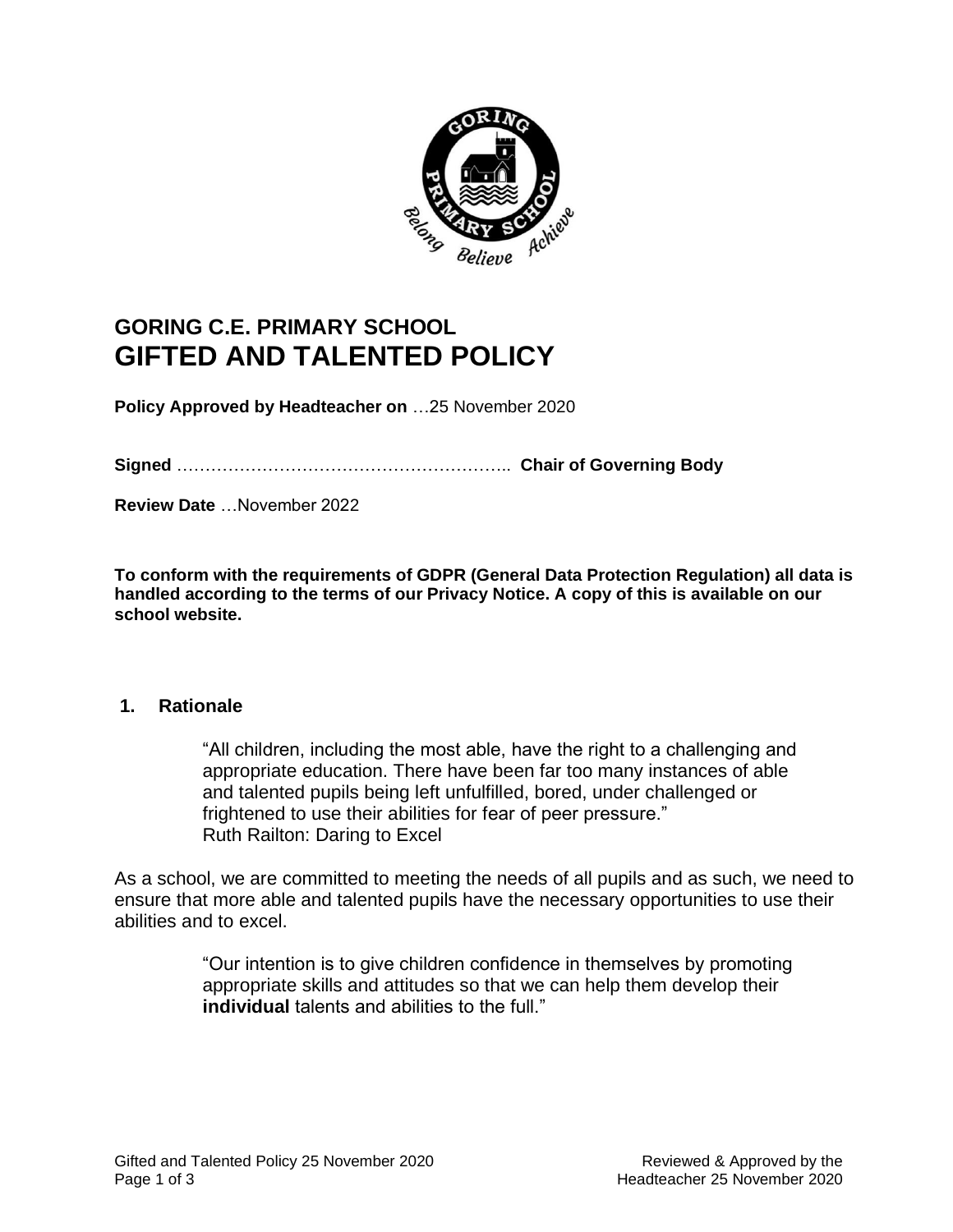# **2. Aims**

- 2.1 To identify and make effective provision for gifted and talented pupils in a secure yet challenging educational environment that will stimulate their interests and allow them to achieve to the best of their ability.
- 2.2 As a school we endeavour to provide:
	- An environment in which achievement in all activities is valued and celebrated.
	- An environment in which students can achieve excellence without embarrassment or fear of recrimination or stereotyping.
	- Awareness of the particular educational needs which gifted and talented students have, in order for them to reach their potential.
	- Strategies within and out of the classroom to enable able students to cope socially and emotionally with their skills or attributes, and which will promote the development of self-esteem and self-confidence.
	- Opportunities for our able students to reach their full potential by providing a sufficiently challenging curriculum.
	- Encouragement to use high-order thinking skills, pose hypotheses and facilitate the development of their own enquiry skills.
	- Access to differentiated provision through enrichment and extension activities in all subjects.
	- To provide a partnership with parents of these students to ensure good communication and support.

### **3. Definition**

Gifted and talented children fall under the umbrella of able children. This however is not specific enough and as the title is split into two parts so are the children, Gifted and Talented.

- 3.1 Gifted children are children who excel in the more traditionally academic subjects of English, maths and science. It is important to recognise that not all able students are obvious achievers, many under-achieve. A student may fulfil many of the criteria for gifted yet under-perform at school.
- 3.2 Talented children are children who excel in the less traditionally academic subjects. These children will show a talent for all other subjects in the primary curriculum. Design and Technology, ICT, History, Geography, Music, P.E. Art and Design, RE and PSHE.
- 3.3 Overall, the school should have 5–20% gifted and talented children on register. Of this number, two-thirds should be gifted but this figure is flexible.